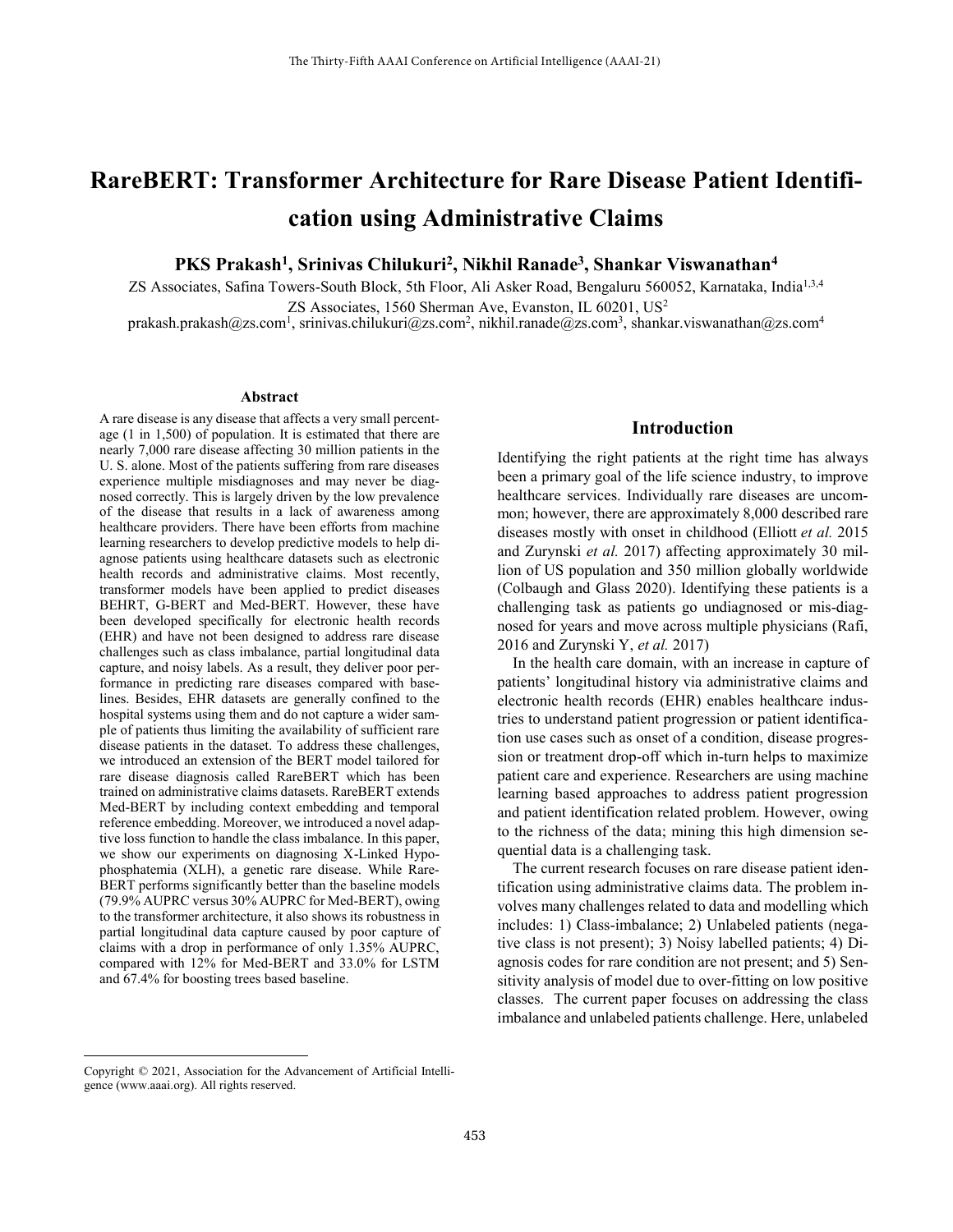patients are also referred as eligible patients and are ones who have shown presence of comorbidities associated with target disease area such as X-linked hypophosphatemia (XLH) however cannot be classified either as positive or negative class due to missing confirmatory test leading to absence of negative class in dataset. Additionally, impact of noisy scenarios are evaluated on performance of the models.

The current paper proposes a novel RareBERT architecture for feature representation. The proposed architecture extends the Med-BERT architecture to address highly imbalanced class in rare conditions and make improvements in architecture by including context-based embedding, temporal reference embedding and adaptive loss function for faster convergence. Feature representation from Rare-BERT is integrated with positive unlabeled (PU) learning based architecture also referred as one-class classification for patient identification (Denis *et al.* 2004). The PU learning algorithm trains a classifier on positive and unlabeled data and, estimates the propensity of being a positive class among unlabeled datasets using an adjusted threshold. The efficacy of proposed approach is validated through X-linked hypophosphatemia (XLH) rare condition case study. The experimentation shows significant improvement and robustness of RareBERT with baseline methods.

Rest of the paper is organized as follows: Section 2 presents related prior work; Section 3 describes RareBERT architecture and positive unlabeled (PU)-learning based approach for patient identification; and Section 4 presents the performance of RareBERT using XLH rare condition as a case study, followed by conclusions and proposed next steps in Section 5.

## **Related Prior Work**

Most of the previous work has been focused on solving the following challenges:

- 1) Lack of specific diagnosis codes to identify patients with the rare disease, thus making the identification harder (no gold standard definition to identify positive patients) (Colbaugh, R *et al.* 2018)
- 2) Lack of markers to identify true negative patients as a lot of patients are either misdiagnosed or remain undiagnosed for a long time (Yu. K., *et al.* 2019, Garg *et al.* 2016)
- 3) Low prevalence of positive classes thus leaving a low sample size to learn the patterns from as well as creating a high data imbalance problem (Li W *et al.* 2018, Dai and Hua 2016, Hu *et al.* 2019).

Multiple approaches have been suggested to handle the low positive samples, patients ranging from performing a random under sampling (Dai and Hua 2016) to using Generative Adversarial Networks (GAN) on image representations of patients (Li W *et al.* 2018). For handling the lack of

markers challenge Yu. K., *et al.* (2019) suggests using a Sequence Modeling with Generative Adversarial Networks that will help identify potential patients from the unlabeled / undiagnosed patient pool. However, here the assumption is that true negatives can be identified by applying certain rules. In general, such rules are most likely not available for rare diseases specifically.

Recently, BERT (Bidirectional Encoder Representations from Transformers) has been proposed for language representation model for obtaining text embeddings (Vaswani *et al*. 2017). The BERT architecture is proved to be very useful in multiclass and pairwise text classification using transfer learning of pre-trained embeddings. Researchers in life sciences are trying to utilize the BERT architecture on sequential patient journeys to solve problem related to diagnosis code prediction, medication code prediction etc. Architectures such as BEHRT (Li Y., Rao *et al.* 2020), G-BERT (Shang *et a*l. 2019) and Med-BERT (Rasmy *et al.* 2020) are being proposed. BEHRT focused on imputing medical codes within Visit. G-BERT integrated graph neural network (GNN) with BERT architecture with modified masked language to predict medication code prediction using single visit samples which is a limitation. Med-BERT has further extended the architecture to create generalized embedding using bigger vocabulary and used it to optimize two objectives disease prediction and length of stay in hospital. Rasmy *et al.* (2020) has compared different architectures of BEHRT, G-BERT and Med-BERT used for diagnosis and medication tasks. Most of the above architectures are unable to generalize the embeddings when datasets become highly imbalanced. Madabushi *et al.* 2020 has observed imbalance issues in NLP application of propaganda detection and proposed Cost-Sensitive BERT architecture by increasing the weight of incorrect labels.

The feature representation from RareBERT is used for patient identification using the PU learning-based approach. There are a few different PU approaches that have been proposed (Denis *et al.* (2004), Elkan *et al.* (2008), Plessis *et al.*  (2015)). Most of these approaches involve isolating a set of so-called true negatives (TNs) from the unlabeled data set. The proposed paper uses biased learning-based approach as proposed by Bekker and Davis (2018) which isolate the negative classes at each iteration.

The next Section presents detailed approach for patient identification using patient administrative claim data.

#### **Approach**

The current section presents RareBERT architecture which helps with feature representation. The learned features are passed through PU-learning based semi-supervised classifier to identify patients with high likelihood of having rare condition. The RareBERT architecture helps to deal with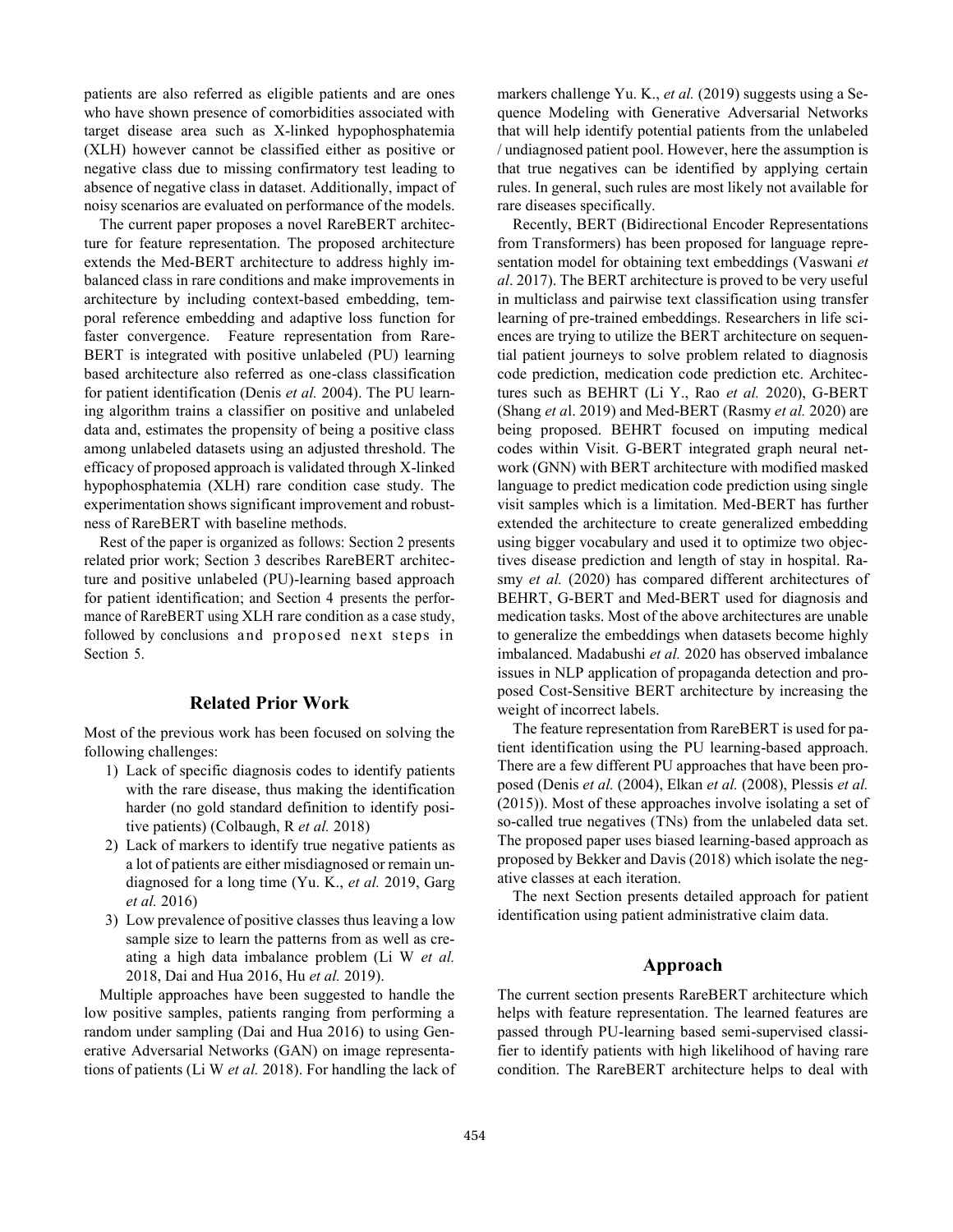high dimensional sequential data with highly imbalanced classes. The RareBERT architecture enhances Med-BERT architecture by including: 1) *adaptive loss* to balance loss between classification and mask event prediction task; 2) *type embedding* to capture event context such as is it diagnosis, procedure, treatment; and 3) *temporal reference embedding* to capture event position with respect to defined index dates. The next sub-section provides data set-up for RareBERT.

### **Rare-BERT**

The proposed RareBERT set-up uses patient longitudinal claims data. Patient level claims data is right aligned to anchor date and mapped to a Clinical Classification Software (CCS) bucket to roll-up the granular data to a higher resolution as shown in Figure 1.



Figure 1: Illustration of patient journey

The patient input sequence is passed through the Rare-BERT architecture as shown in Fig. 2. The RareBERT determines embeddings from sequence at multiple levels including token, type of event, visit information and temporal reference from anchor events.



Figure 2: RareBERT architecture

*Token embedding* captures token level information or event information. *Type embedding* captures the event type information such as diagnosis, procedure or treatment. *Visit embeddings* capture patient visits or claims as patients could have many events within a visit. *Temporal embedding* captures time reference for an event from defined anchor date. An example of RareBERT embedding encoding is presented in Figure 3 based on patient journey shown in Figure 1.

| Input             | <b>[CLS]</b>          | ond      | si       | eh       | <sub>o</sub> l | bash           | oa             | oa       | <sub>o</sub> |
|-------------------|-----------------------|----------|----------|----------|----------------|----------------|----------------|----------|--------------|
| <b>Token</b>      | $E_{[CLS]}$ $E_{ond}$ |          | $E_{si}$ | $E_h$    | $E_{ol}$       | $E_{bash}$     | $E_{oa}$       | $E_{oa}$ | $E_{oa}$     |
|                   |                       |          |          |          |                |                |                |          |              |
| Type              | $E_{[CLS]}$           | $E_{Dx}$ | $E_{Dx}$ | $E_{Dx}$ | $E_{Px}$       | $E_{Rx}$       | $E_{Rx}$       | $E_{Rx}$ | $E_{Px}$     |
|                   | ÷                     | $^{+}$   | $^{+}$   | $^{+}$   | $^{+}$         | $^{+}$         | $^{+}$         | $\pm$    | $^+$         |
| <b>Visit</b>      | $E_{1}$               | $E_{1}$  | $E_{1}$  | Ε,       | E,             | E <sub>2</sub> | E <sub>2</sub> | $E_{2}$  | $E_3$        |
|                   | $^{+}$                |          |          | $^{+}$   | $^{+}$         |                |                |          |              |
| Temporal $E_{98}$ |                       | $E_{98}$ | $E_{98}$ | $E_{98}$ | $E_{85}$       | $E_{85}$       | $E_{85}$       | $E_{71}$ | $E_{71}$     |
| Visit 1           |                       |          |          | Visit 2  |                |                | Visit 3        |          |              |

Figure 3: Illustration of input data for RareBERT

The RareBERT utilize only [CLS] token, while [SEP] token is ignored (Rasmy *et al.* 2020). RareBERT optimizes two loss function functions: (i) Masked event modelling; and (ii) event classification. The masked event modelling in sequence learning is an event fill-in-the blank task, where a model uses the event surrounding a mask token to predict the masked event which in turn helps in embedding generalization for different patient paths. The loss function weights for masked event modelling and event classification are updated adaptively to enhance the convergence.

Let  $u = {\mathbf{u}_0, \mathbf{u}_1, \mathbf{u}_2, \dots, \mathbf{u}_{n-1}}$  represent input event tokens with *n* number of tokens. The RareBERT mask 15% of event token randomly with indices **m** and masked events are represented as  $e$  and non-masked event are represented as  $e'$ . The mask event is replaced by a special token [MASK], random event from vocabulary, or unchanged with a probability of 80%, 10% and 10%, respectively. Let's  $v =$  $\{v_0, v_1, v_2, \dots v_{m-1}\}$  represent predicted events and *h* represents final hidden state of the first token [CLS] from Rare-BERT denote embedding for the whole sequence. The prediction for masked event modelling is optimized by minimizing negative log-likelihood (NLL) as shown below:

$$
L_{MEM} = -E_{(u,v)\sim T} \log Pr(e'|\mathbf{h}) \dots \tag{1}
$$

where,  $(u, v)$  are pairs in the training dataset *T*. The  $P(e'|h)$ is computed as

$$
P(e'|h) = LogSoftmax(\boldsymbol{Q}h) \dots (2)
$$

where, *Q* is linear layer weight matrix. Similarly, the event classification module also utilizes the negative log-likelihood loss function as shown below

 $L_{EC} = -E_{(u,v)\sim T} \log Pr(c == 1 | h) \dots (3)$ where,  $c \in \{0, 1\}$  with 1 representing positive class. The loss in RareBERT weighted combination of Eq. (1) and Eq.  $(3)$  and at  $i<sup>th</sup>$  epoch is represented as

$$
L_i = \alpha_i L_{EC,i} + L_{MEM,i}
$$

where,  $\alpha_i$  is weight at  $i^{\text{th}}$  epoch and is computed as

 $\alpha_i = min(\theta, L_{MEM,i-1}/(L_{EC,i-1} + \varepsilon))$ 

where,  $\theta$  and  $\varepsilon$  are constant factor to control max bound of weights and correct for infinity scenarios. In this paper rare-patient identification set-up  $\theta$  is set based on class imbalance and  $\varepsilon$  is set to 10<sup>-6</sup> close to handle any zero-division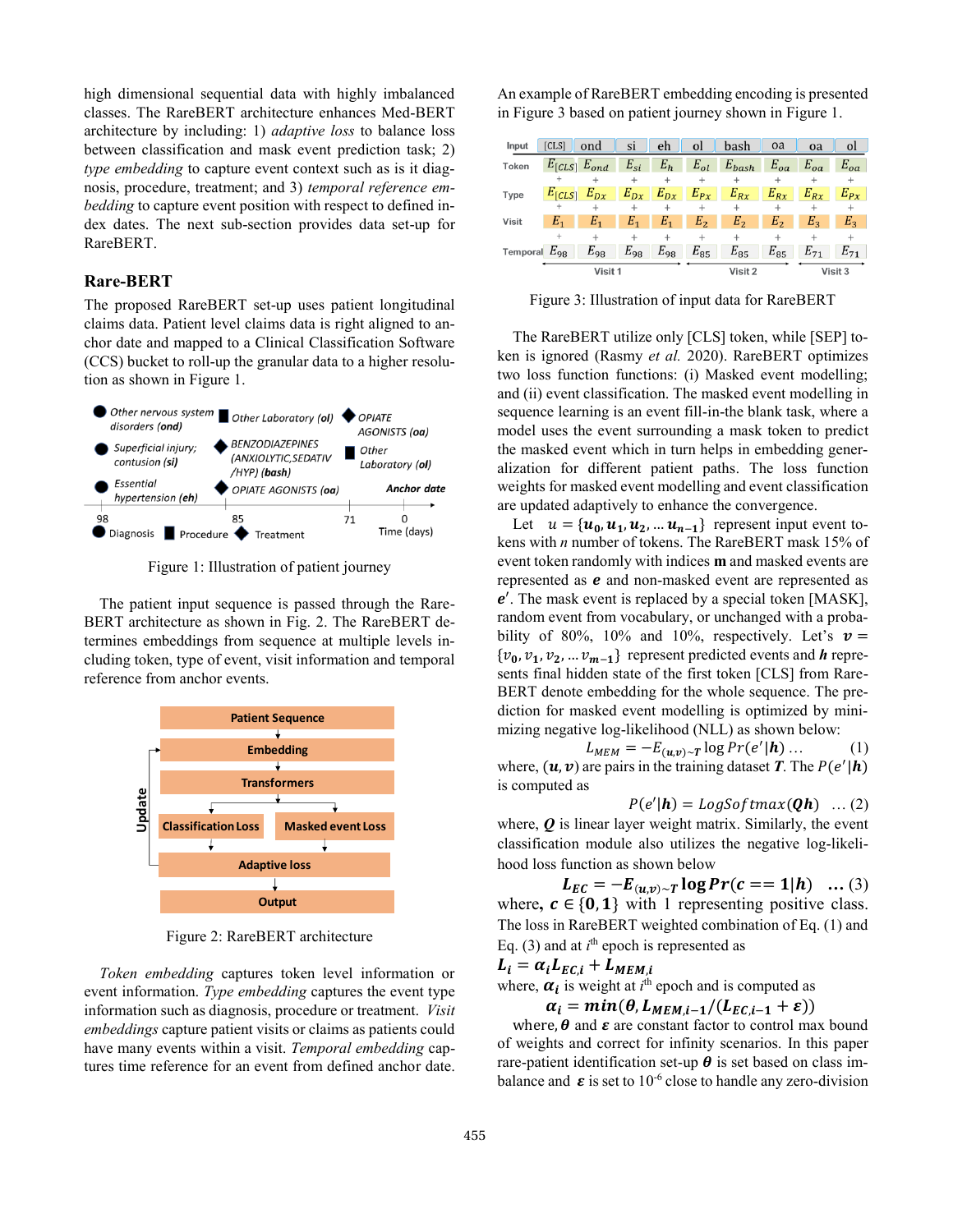error. Once RareBERT is trained embedding *h* is extracted and used within the PU-learning semi-supervised set-up for patient identification.

## **PU-Learning**

RareBERT is used to learn the feature representation *h* which is used within the PU learning algorithm for patient identification*.* PU learning is a variation of the traditional set up where the training data consists of only positive and unlabeled examples where unlabeled examples include both positive and negative classes.

Let  $P \subset T$  represent training set containing only positives patients and  $U\subset T$  represents unlabeled classes where T is a universal set with all patients. The p and u are cardinality of P and U, respectively. The pseudo code for proposed PU learning based approach for patient identification is shown in Fig. 4.

```
Construct P and U by assigning C_i = 0 is h_i is an unlabeled example
While True:
   j=1 
   Subset spies S_i where S_i \subset P and |S_i| \leq |I|Assign C_i = 0 where j \subset S_iTrain classifier to determine Pr(C_i=1 | f(h)) treating U as negative class. Evaluate Pr(C_i=1 | f(h)) for all observations
   Identify True Negative (TN<sub>j</sub>) where TN_j \subset U where (C_i 1 \t( ) ) \subsetUpdate U = U - TN_ij = j+1# Stopping criteria
   if Recall > \gamma or TN_j - TN_{j-1} \leq \tau:
     break
   # \lambda represents min spies probability
```
## LGBM (Ke *et al.* 2017) is used as classifier for training.

Figure 4: Pseudo code for PU learning

The PU learning is stopped based on two stopping criteria's: 1) recall threshold  $\gamma$  which represents the number of positives patients captured by classifier; and 2) True Negative (TN) threshold  $\tau$  which captures the minimum true negative identified during iteration.

#### **Case Study**

To illustrate the performance of RareBERT, X-linked hypophosphatemia (XLH) patients' identification is performed. XLH, is a condition that affects bones, muscles, and teeth due to the excessive loss of phosphate. Phosphate is lost through the urine, which causes low levels of phosphorus in the blood, a condition called phosphate wasting or hypophosphatemia. The XLH condition is selected due to: 1) high imbalance; 2) High proportion of un-diagnose patients

 $\overline{a}$ 

with approximate prevalence of 1 in 20K patients in US; and 3) high disease burden (Skrinar *et al.* 2019).

#### **Data Set-up**

The analysis is performed using patient-level claims data with approximately 3.5 years of patient history from proprietary Symphony Health's IDV®‡ . Patients with XLH and other comorbid conditions such as disorder of phosphorus metabolism, rickets, muscle weakness and, bone spurs were considered for further analysis.

In order to assure continuous patients' activity, standard eligibility criteria were applied. Eligibility criteria discard the patients who do not have a claim for a year. On top of it, a lookback period of two years was examined. Lookback was anchored on the first diagnosis of X-linked hypophosphatemia for XLH patients and on the last day of 2019 for patients with other comorbid conditions.

After applying comorbid condition, eligibility and lookback criteria, the final patient's cohort consists of 3,670 XLH patients and 263,187 unlabeled patients. The class imbalance between XLH and unlabeled patients is 1.37%.

#### **Model Set-up and Feature Representation**

For further modelling stratified sampling is performed to create a train (60%), validation (15%) and test (25%) dataset. Multiple approaches such as XGB with binary-based features, Long Short-Term Memory (LSTM), Med-BERT and RareBERT are developed for benchmarking. The first set of models are developed with classification set-up with unlabeled patient is treated as negative class. The hyper-parameter of XGB model is optimized using Bayesian optimization (Ruben, 2014). The LSTM model is set-up based on Kezi *et al.* (2019). The Kezi *et al.* 2019 takes LSTM embedding as input to GAN for further enrichment for patient identification. The Kezi *et al.* 2019 approach uses Word2Vec to encode event and pass to LSTM. The LSTM is set-up with 300 embedding size using word2vec, two layers and 256 hidden dimensions. Based on the initial set-up, AUPRC is compared across a set-up of models. The test performance for different models are reported in Table 1.

| S. No. | Model                        | <b>Test AUPRC</b> |
|--------|------------------------------|-------------------|
|        | XGB (Binary-based feature)   | 43.0%             |
| 2      | LSTM (Kezi et al. 2019)      | 43.3%             |
| 3      | Med-BERT (Rasmy et al. 2020) | 30.0%             |
| 4      | RareBERT (w/ adaptive loss)  | 79.9%             |
| 5      | RareBERT (w/o adaptive loss) | 80.1%             |

Table 1: Performance on sequence dataset

<sup>‡</sup>Symphony Health, Integrated Dataverse (IDV)®, Sep. 1, 2019 – Dec. 31, 2019, unprojected de-identified patient Rx and medical claims, Jan 2020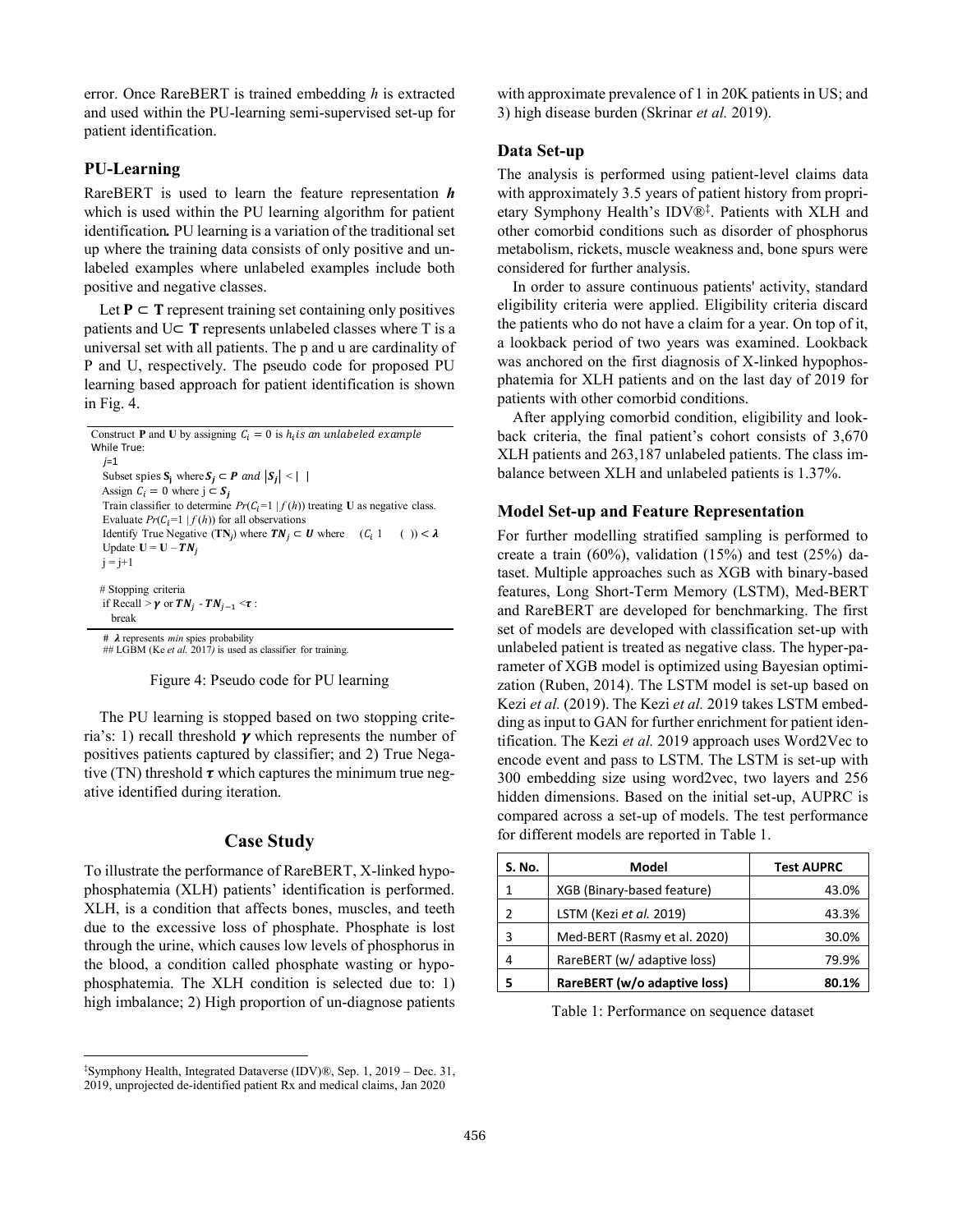Based on results from Table 1, XGB (with binary features) and LSTM are performing at an approximately 43% AUPRC. Med-BERT is performing worse, compared with the XGB (Binary-based feature) and LSTM for rare event scenarios. The RareBERT has shown an approximately 75% uplift in AUPRC performance, as compared with Med-BERT. The RareBERT shows similar performance with and without adaptive loss. The  $\theta$  parameter for RareBERT (w/ adaptive loss) is set to 70 based on class imbalance observed in positive and unlabeled class.

Based on the above results, the RareBERT shows a strong feature representation capability to distinguish XLH and non-XLH patients. Additionally, the number of iteration and compute effort across models are compared and shown in Table 2. Adaptive loss has helped reduce compute effort by  $66\%$  as compared to without (w/o) an adaptive loss setup of RareBERT.

|        |                               | # of Itera- | <b>Time</b> |
|--------|-------------------------------|-------------|-------------|
| S. No. | Model                         | tions       | (hr)        |
|        | XGB (Binary-based feature)    | 1700        | 3.25        |
| 2      | LSTM (Kezi et al. 2019)       | 30          | 5.32        |
| 3      | Med-BERT                      | 56          | 22.32       |
| 4      | RareBERT (w/o adaptive loss)  | 72          | 15.06       |
| 5      | RareBERT (with adaptive loss) | 29          | 5.15        |

Table 2: Med-BERT and RareBERT parameters

RareBERT and LSTM computation is performed on 2 GPU machine with 16 core and 2.5 GHz processor. The Med-BERT is computed on 4 GPU machine with 48 cores and 3.5 GHz processor. Although, Med-BERT is using higher configuration, it's more expensive than Rare-BERT with lower performance. The detailed set-up differences between Med-BERT and RareBERT is shown in Table 3.

| Parameter               | <b>Med-BERT</b>         | <b>RareBERT</b>              |  |
|-------------------------|-------------------------|------------------------------|--|
| Type of input           | ICD-9 + ICD-10 event    | ICD-9 + ICD-10 event CCS     |  |
| code                    | CCS code                | code                         |  |
|                         | Code + visit + Seriali- | Code + code type + Visit     |  |
| Embeddings              | zation                  | + Temporal reference         |  |
| Layer                   | 6                       | 2                            |  |
| Attention               | 6                       | 6                            |  |
| Vector                  | 32                      | 16                           |  |
| Embedding size          | 192                     | 96                           |  |
| classification loss     | <b>NLL</b>              | <b>NLL</b>                   |  |
| Masked event            |                         |                              |  |
| loss                    | <b>NLL</b>              | <b>NLL</b>                   |  |
| Loss                    | Sum                     | <b>Adaptive Weighted Sum</b> |  |
|                         | Feed-forward Layer      |                              |  |
|                         | on averaged se-         |                              |  |
| <b>Event Prediction</b> | quence                  | <b>CLS Token</b>             |  |

Table 3: Med-BERT and RareBERT parameters

Ablation study is performed on RareBERT architecture for key contribution of determine impact of individual component on final performance. The summary of ablation study is shown in Table 4. Check  $(\checkmark)$  in Table 4 represent component that is considered for experimentation.

| S. No. | Temporal | <b>Type</b> | <b>CLS</b> | <b>Visit</b> | <b>Token</b> | <b>AUPRC</b> | $\Delta$ from |
|--------|----------|-------------|------------|--------------|--------------|--------------|---------------|
|        |          |             |            |              |              |              | base          |
| $1^*$  |          |             |            |              |              | 79.9%        |               |
| 2      |          |             |            |              |              | 70.4%        | 9.5%          |
| 3      |          |             |            |              |              | 64.4%        | 14.9%         |
| 4      |          |             |            |              |              | 56.0%        | 23.9%         |
|        |          |             |            |              |              | 42.3%        | 37.6%         |

*\* Base experiment*

*\*\*All experiments are performed with Adaptive loss \*\*\*For experiment 4 & 5, CLS is replaced with feedforward layer*

#### Table 4: Ablation study summary of RareBERT

Based on Table 4, all Temporal, Type and CLS are significantly improving the performance of RareBERT architecture. Also, Adaptive loss helps to improve compute by  $~100\%$  based on Table 2. The next sub-section focuses on patient identification.

#### **Patient Identification**

The patients with a rare condition are identified using semisupervised learning-based approach such as positive unlabeled (PU) learning. The PU learning framework as described in Fig. 4 is used with light gradient boosting machine (LGBM) as base classifier. The recall curves obtained from different models is shown in Fig. 5.

Based on Fig. 4, RareBERT shows a very high recall on test dataset with PU further boosting the recall performance with improved AUPRC to 79.8%. To further compare the performance of the model with semi-supervised learning where negative class is unknown pseudo F-1 score (Lee and Liu, 2003) is used. The pseudo F-1 score is defined as

 $P$ suedo F1 – score =  $\frac{Recall^2}{R}$ 

 $Pr(c == 1)$ 



Figure 5: Recall across different models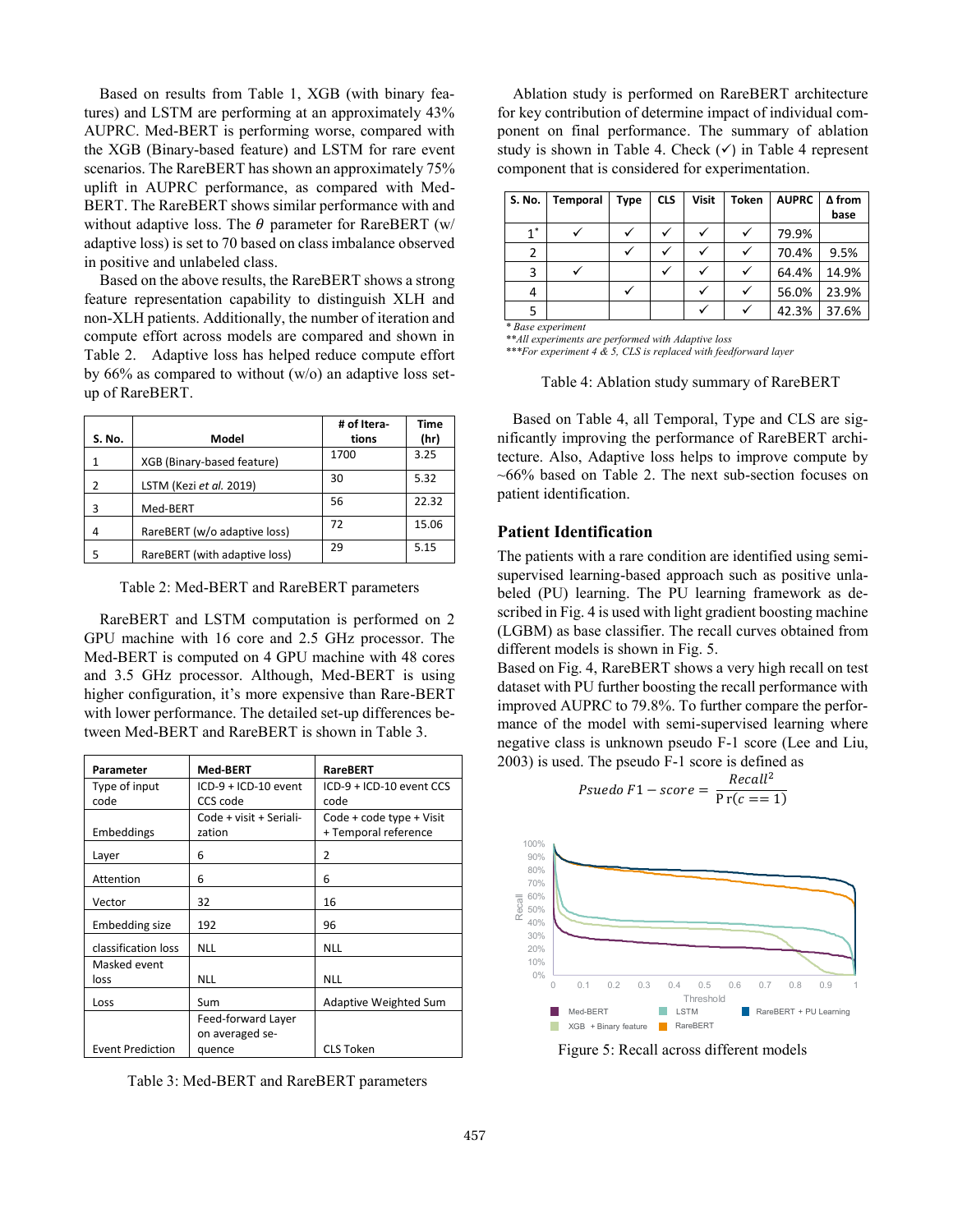The  $Psuedo F1 - score$  captures the performance of the current model with respect to the random baseline at defined threshold. Based on the above metric  $Pseudo F1 - score$  for all models are reported below:



Figure 6: Psuedo-F1 score across different models

Based on Fig. 6, PU-BERT has shown an improvement of 4.4% in capturing unlabeled patients with rare conditions, compared with RareBERT. The max pseudo F1-score for a different model is reported in Table 5.

| S. No. | Model                | <b>Max Pseudo F1</b> |
|--------|----------------------|----------------------|
|        | RareBERT             | 47.5                 |
| っ      | Med-BERT             | 9.5                  |
| 3      | Binary + XGB         | 23.2                 |
| 4      | <b>LSTM</b>          | 22.5                 |
| 5      | <b>PU + RareBERT</b> | 49.6                 |

Table 5: Max Pseudo F1-score to evaluate model lift

To understand the events driving the performance of RareBERT performance attention weights are extracted across different attention heads. Top 5 events leaning towards positive patient based on highest attention weights across different heads were the use of: 1) Vitamin D supplement; 2) Acidifying Agents (K-phos); 3) Opiate Agonists; 4) Anticonvulsants; 5) Beta-blocking agents.

Vitamin D and phosphate supplements are clinically recommended therapies for treating XLH and its symptoms (Dieter *et al.* 2019), thus correctly representing XLH patients. Similarly, Opiate Agonist is generally used as a pain killer. Skrinar *et al.* (2019) reported 97% of adults and 80% of children reported bone or joint pain/stiffness. Thus, the use of pain killer drugs might also be a proxy indicating pain related diagnosis for patients. Imel *et al.* (2012) report seizures as one of the symptoms for severe XLH patients which suggest the use of Anticonvulsants by XLH patients. The Beta-blocking agents are used in cardio conditions. There has been some research on the association of XLH and cardio vascular symptoms but not very concrete. However, model does suggest the usage of cardiovascular related

drugs as one of the top indicators in identifying XLH and non-XLH patients.

Similarly, top events for negative patients were Chronic kidney disease, Deficiency and other anemia, Office visits for - interview, evaluation, consultation, Laboratory - Chemistry and Hematology procedures. Research suggests that patients with Chronic kidney disease and anemia also have low phosphorous levels, however, post dialysis most of the patients get their phosphorous levels back to normal (Nielsen *et al.* 2019) – this generally results in many cases where patients have got misdiagnosed as XLH or vice versa. However, RareBERT seems to have identified the differentiation between Chronic Kidney Disease and XLH patients. The top events associated with XLH and non-XLH patients, RareBERT seems to have picked the right signals thus boosting the confidence in the predictions of the model.

## **Model Sensitivity Analysis**

One of the issues with claims dataset is noisy data coverage due to missing and wrong code capture (Tsang, 2020). Tsang (2020) summarized the drastic implications of noisy claims data on analysis. The current paper simulates the impact of missing claims through adversarial attack on the model. Simulation performed with 15% of events are randomly removed from patient journey and pre-trained model performance are re-evaluated on patient journey. The simulation is performed for 10 iteration; the average drop in AUPRC is reported in Figure 7.



Figure 7: Percentage Drop in AUPRC

Based on Figure 7, RareBERT performance is quite stable even after 15% missing event noise induced in the dataset. Additionally, the impact on False Negative is more critical for patient identification, where we are tagging XLH patient as non-XLH. Results for False Negative (FN), *i.e.*, XLH patient is classified as non-XLH patient is shown in Figure 8.



Figure 8: Percentage Increase in False Negative (FNs)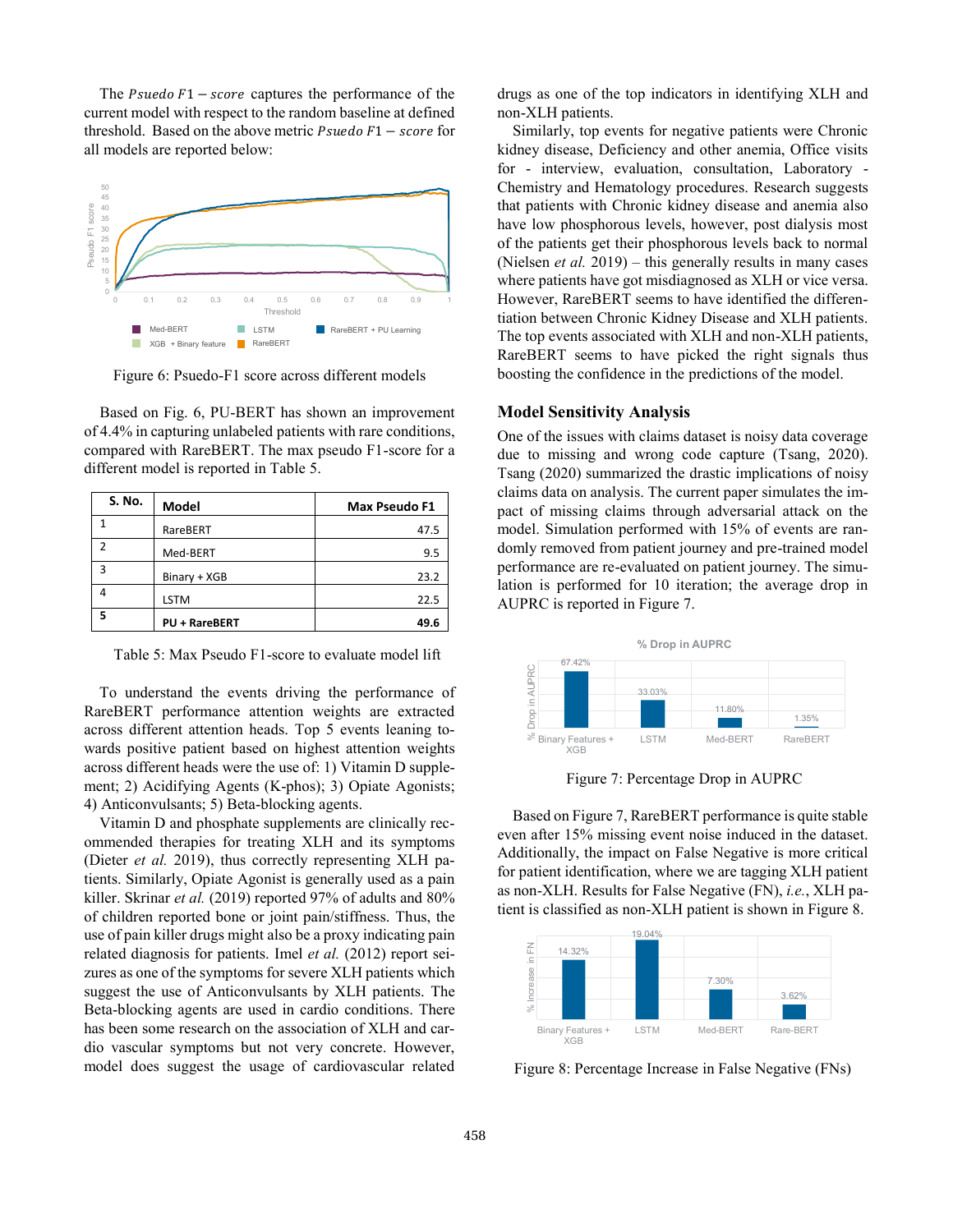The above changes are evaluated with base model with precision set to 10%. The default output with 10% precision is reported below:

| Model                                   | Base<br><b>AUPRC</b> | TN    | FP   | <b>FN</b> | TP  | Recall<br>(%) |
|-----------------------------------------|----------------------|-------|------|-----------|-----|---------------|
| XGB (Binary-<br>based feature)          | 43.0%                | 61040 | 4770 | 398       | 530 | 57.1          |
| <b>LSTM</b>                             | 43.3%                | 60725 | 5085 | 363       | 565 | 60.9          |
| Med-BERT                                | 30.0%                | 61931 | 3879 | 497       | 431 | 46.4          |
| <b>RareBERT</b><br>(with adaptive loss) | 79.9%                | 58502 | 7308 | 116       | 812 | 87.5          |

Table 6: Max Pseudo F1-score to evaluate model lift

The RareBERT has 87.5% recall with 10% precision to identify patients with rare-condition. Based on Table 5 RareBERT reports almost double potential patients with 87.5% recall as compared to Med-BERT.

To further evaluate consistency of the proposed Rare-BERT approach is also tested on Exocrine Pancreatic Insufficiency (EPI) rare condition. EPI is a condition in which the pancreas is not able to produce and/or transport enough digestive enzymes to break down food in the intestine.

There are two main challenges associated in identifying EPI patients within real world claims data are: 1) There is no specific ICD 9 diagnosis code for EPI, thus there is no direct way to identify patients who got diagnosed with EPI prior to October 2015 (ICD coding systems changed from ICD 9 to ICD 10 post October 2015); and 2) There are a good amount of patients who are misdiagnosed with a similar condition such as Abdominal pain, Chronic pancreatitis (CP), etc. These criteria are more aligned with the nuances associated with other rare disease conditions thus making it a non-trivial problem to solve.

The patients with relevant comorbid conditions are classified into EPI positive, negative and unlabeled are defined based on definition from Pyenson *et al.* 2019 as defined below:

- **Positive class:** patients are classified into EPI positive if patient have filled minimum three prescription of PERT
- *Negative class:* Patients are classified as EPI if fecal elastase-1 test is observed but PERT prescription is not filled
- *Unlabeled class:* patients with any of the relevant comorbid conditions.

After applying comorbid condition, eligibility and lookback criteria, the final patient's cohort consists of 15,045 EPI patients with 74,978 Negative patients. The dataset consists of 1.13 MM unlabeled patients with class imbalance between EPI positive and negative cases as 16.71%. The performance of models benchmarked against EPI dataset is shown in Table 7.

The results obtained are consistent with observed in XLH use case with RareBERT having 96.8% AUPRC. The XGB and LSTM based model shown a test AUPRC of 79% and 80.1%, respectively and MedBERT is unable to perform in highly imbalance scenarios.

| lS. No.     | Model                         | <b>Test AUPRC</b> |
|-------------|-------------------------------|-------------------|
| 1           | XGB                           | 79.0%             |
| $2^{\circ}$ | LSTM (Kezi et. al. 2019)      | 80.1%             |
| 3           | Med-BERT (Rasmy et. al. 2020) | 67.6%             |
| 4           | Rare-BERT (w/ adaptive loss)  | 96.8%             |
| 5.          | Rare-BERT (w/o adaptive loss) | 96.2%             |

Table 7: Performance on sequence dataset

#### **Conclusion and Future Work**

The paper presents a novel RareBERT architecture for feature representation in highly imbalanced longitudinal dataset. The learned feature representation is used with Positive Unlabeled (PU)-learning based approach for patient identification using patient administrative claims. The proposed PU learning algorithm utilizes positive class labels to identification potential patients with rare condition. The enhancement made in RareBERT helps it to learn representation better and converge faster based on adaptive loss.

Additionally, model sensitivity analysis is performed on the dataset to simulate partial data capture scenarios which is very prevalent across industries in transactional dataset. The simulations revealed that tree-based boosting is most susceptible to performance drop due to partial data capture. The performance drop within LSTM is also significant but significantly less as compared to tree-based bosting approach. The transformers-based model such as Med-BERT and RareBERT are using adversarial loss which helped them to generalize the feature representation better and have shown significantly more robust performance.

The RareBERT comes out to be most robust method. The robustness can be attributed to better generalization of temporal aspect for events and [CLS] token which is utilized for classification as compared to positional embedding and feed-forward layer used in Med-BERT.

The current experiment on RareBERT did not included any contextual information such as physical specialty or any patient related demographic information. The future experiments include bringing contextual information within the RareBERT architecture. This also includes developing a robust approach to handle differential Rx/Mx capture or integrating imputation mechanism to further strengthen the model performance in an unseen environment.